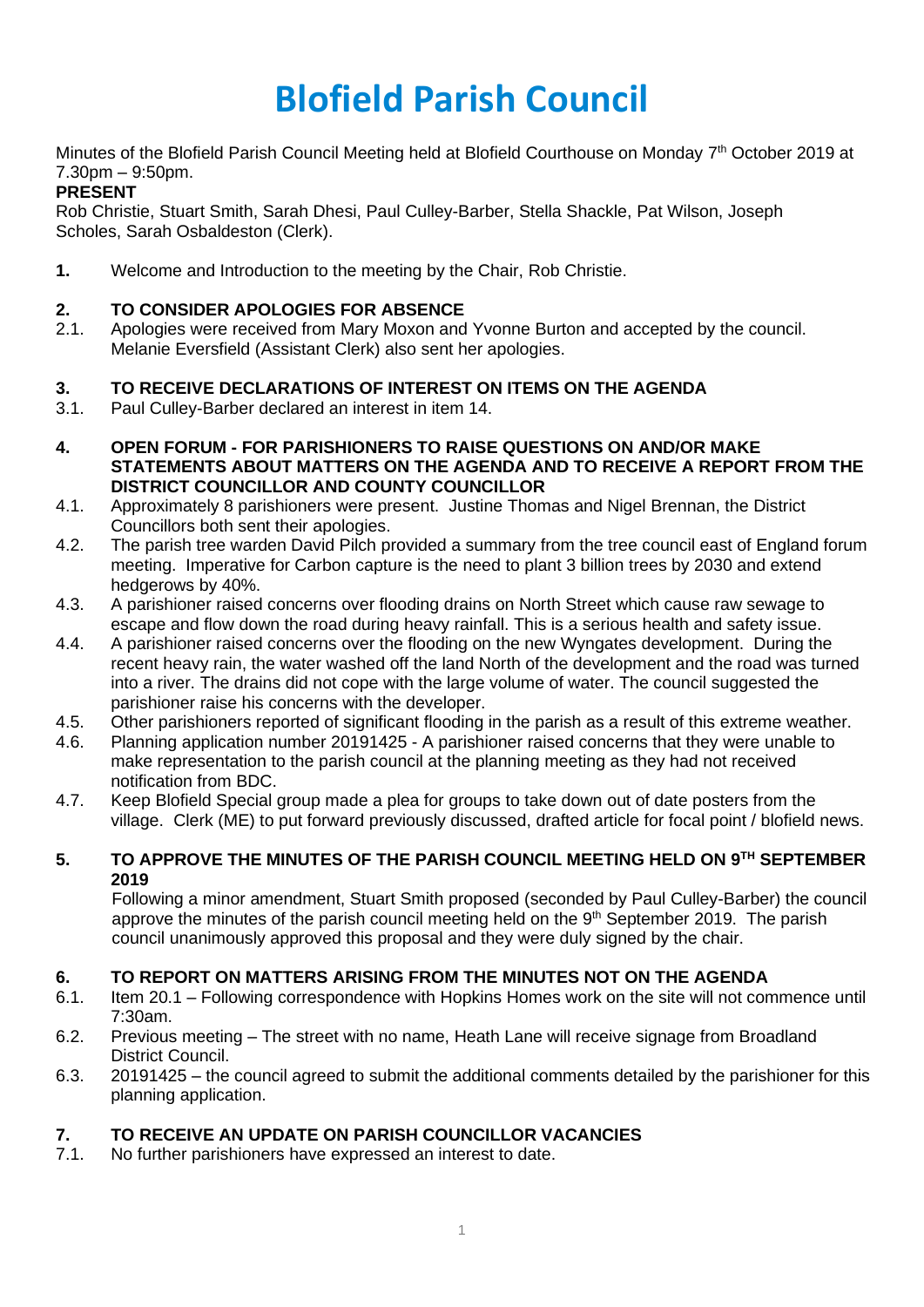#### **8. TO RECEIVE AN UPDATE ON CREATING A PUBLIC RIGHT OF WAY DIVERSION OF FOOTPATH FP5&7 (FOOTPATH NEAR ON THE HOPKINS HOMES YARMOUTH ROAD SITE) (20190396/20191295)**

- 8.1. The council briefly reviewed the detail received from NCC and Birketts Solicitors. The council agreed to contact NCC for a site visit to discuss a diversion of footpath FP5&7 and request their support (approval and financial). In addition, include Paul Sellick in the meeting to consider for Parish Partnership funding.
- 8.2. The council also agreed to contact the open spaces society to discuss the diversion and seek their support for the diversion. Clerk (ME) to gather information for individuals and action these points.
- 8.3. Clerk (SO) to enquire about the use of CIL funds too.

## **9. TO RECEIVE AN UPDATE ON THE MARGARET HARKER HALL (MHH) TOILET REFURBISHMENT AND AGREE PAYMENT**

- 9.1. The MHH report was reviewed. Sarah Dhesi reported the new toilets are finished, looking great and in use. The balance to be paid for by the parish council: £5.083.33 +VAT (£1,016.67) can be paid out of CIL funds (previously agreed by the parish council). The rest of the costs £27,500 have been paid for by the MHH and grants they obtained.
- 9.2. In addition, it was noted by the council that the crack in the ladies' toilet, caused by wall plate movement, has been repaired. The Management Committee has also put a maintenance plan in place from items detailed in the structural survey and arrangements are in place for the most urgent work to be rectified in the near future.

# **10. TO AGREE CLERK / COUNCILLOR ATTENDANCE TO THE NPTS AUTUMN SEMINAR**

10.1. The council agreed Melanie and Rob Christie would attend this Seminar. Clerk (ME) to book.

# **11. TO NOTE RECEIPT OF THE EXTERNAL AUDITORS REPORT FORM 2018/2019 ACCOUNTS**

- 11.1. PKF Littlejohn LLP have completed the external audit of the parish council 2018/19 accounts and have identified no issues.
- 11.2. The relevant paperwork is displayed on the website.

# **12. TO APPROVE INVOICES FOR PAYMENT**

12.1. The Paul Culley-Barber proposed (seconded by Sarah Dhesi) the council resolve to approve all payments totaling £13,586.98 (see Appendix 1). The council unanimously resolved to approve this proposal. Clerk (SO) to issue cheques.

## **13. TO RECEIVE AN UPDATE REPORT ON CURRENT PROJECTS AND AGREE ANY NECESSARY ACTIONS**

- 13.1. Website Stuart Smith gave an update on further website plans. Clerk (ME) to continue working on quotes and requirements for a new website.
- 13.2. Churchyard David Pilch agreed to deal with the unwanted saplings amongst the gravestones. The council agreed to do obtain 3 quotations for a tree report for the churchyard. Clerk (ME) to action.

#### **14. TO RECEIVE AN UPDATE FROM NCC CHILDRENS SERVICES AND AGREE ANY NECESSARY ACTIONS**

- 14.1. Norfolk County Council Childrens Services (NCC CS) along with Broadland District Council, are continuing to seek legal advice to understand if there is another way for them to proceed with the Wyngates community land for a new school.
- 14.2. The council are still awaiting the rescheduling of the meeting between the parish council and NCC. It is hopeful this will be soon.
- 14.3. The clerks would recommend that the council await the outcome of the next NCC children's services meeting and then, if necessary, the parish council should seek their own legal advice.
- 14.4. If NCC CS continue with the Wyngates community land for the new school the council agreed the following points to be taken to the next meeting:
	- an area of the Wyngates land is adjacent to the new houses for a play area/open space, and
	- the land the council want in lieu the current school field, classroom, car parking etc and
	- the school site design facilitates the expansion of the medical practice and does not inhibit it.
	- The school site provides flexible car parking available out of school hours for other purposes in the parish.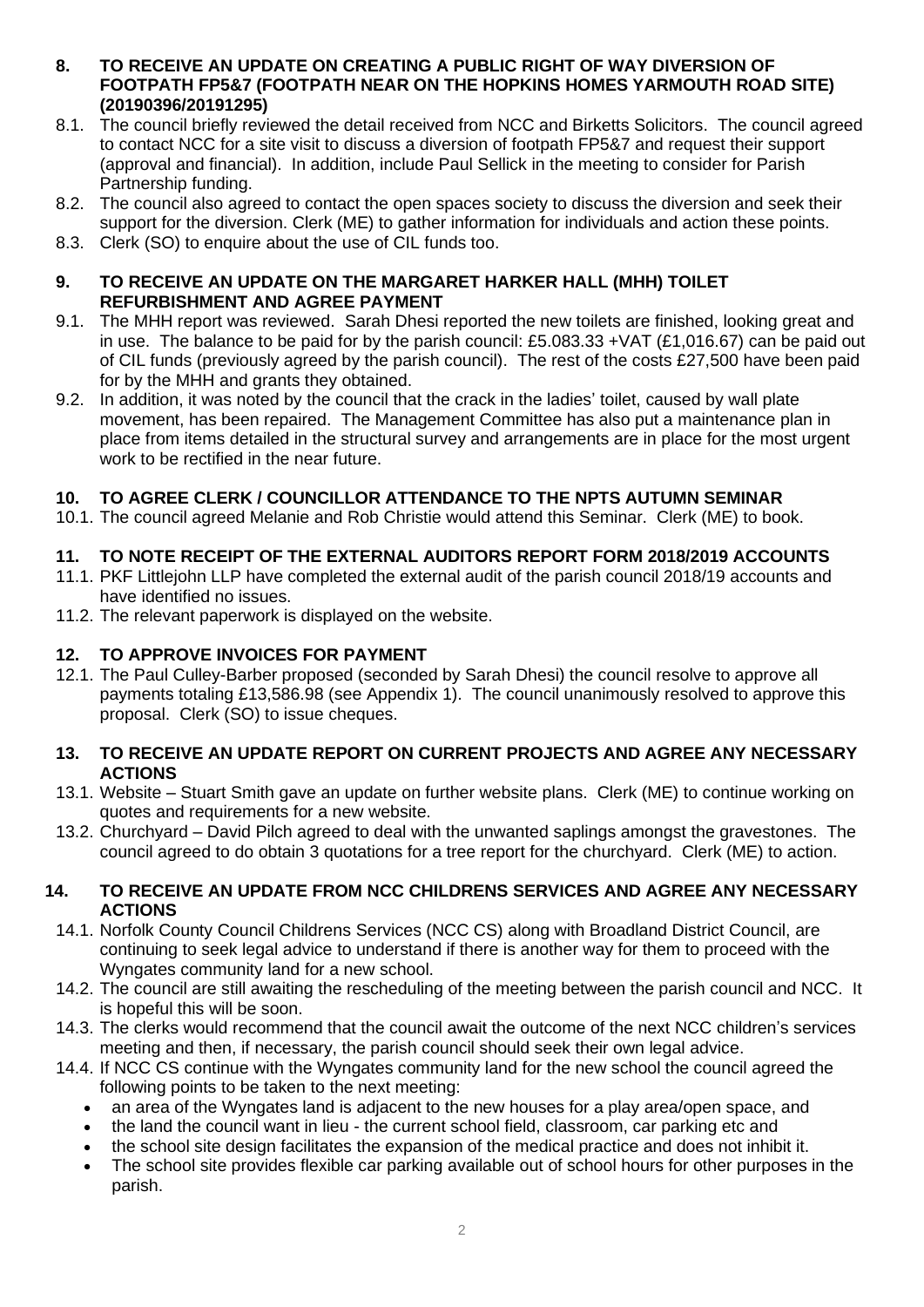14.5. During the recent heavy rain serious drainage issues have been identified on the community land at Wyngates. Water ran into property gardens and up to the doors of some properties on Wyngates and some on Manor Ridge. Clerk (SO) to raise these issues with Broadland District Council S106 Officer and Head of Planning. Clerk (SO) to also inform children's services, district councillors and county councillor of flooding issues.

## **15. TO RECEIVE AN UPDATE ON THE COMMUNITY ENGAGEMENT PROJECT AND AGREE ANY NECESSARY ACTIONS**

- 15.1. The first day workshop enabled the councillors to discuss potential community projects in further detail. The consultants will draft an update message for focal point / user groups and management committees that were consulted.
- 15.2. The consultants have provided a draft options flow chart and draft vision for the Blofield Community and their finalised report will be with the parish council by the 18<sup>th</sup> October.
- 15.3. The council agreed the remaining time from the consultants should be held until next actions and requirements are clear following clarity on the new school.
- 15.4. The council agreed to hold a further meeting with all councillors to continue the discussions in second day workshop. Clerk (SO) to book and plan.

## **16. TO RECEIVE AN UPDATE ON MARTY'S MARSH, REVIEW THE MANAGEMENT PLAN AND AGREE ANY NECESSARY ACTIONS**

- 16.1. The Clerk (ME) has advised a meeting has taken place with the Chair Head of Planning; Nigel Harriss and Annie Sommazzi at Broadland District Council on Friday 4th October 2019 regarding the planning application for change of use to Marty's Marsh (The Parish Council will receive a 50% discount and therefore the application will cost in the region of £240.00). The clerk (ME) now has a list of requirements/ supplementary documents for the planning application to progress with the Council representatives.
- 16.2. A visit to Marston Marsh has been arranged for 5.30pm on Monday 14<sup>th</sup> October (you have all been emailed the information) to see what could be achieved.
- 16.3. A Friends of Martys Marsh meeting will be booked in late October to review the management plan and propose any changes to the council.
- 16.4. It has been identified that the roadside gate to the Marsh needs replacing. This can be done without planning consent, clerk (ME) to progress with requirements / quotes etc.
- 16.5. The Bure Valley Conservation Group has offered to cut back the fen area of the Marsh (the area south of the central dyke) in March 2020. The council unanimously agreed to pencil this work in with the group at a cost of £150; subject to agreement of this approach in the management plan. Clerk (ME) to advise the group.

## **17. TO RECEIVE AN UPDATE ON A VILLAGE GATEWAYS AND POSSIBLE BUS SHELTER ON MILL ROAD AND AGREE ANY NECESSARY ACTIONS**

- 17.1. Sarah Dhesi provided a detailed report of progress to date following a further meeting with NCC Highways. NCC Highways have advised they are prepared to grant a licence for the shelter.
- 17.2. Following a brief discussion Paul Culley-Barber proposed (seconded by Stuart Smith) the council go with the cheaper contractor for the new bus shelter, circa £4187+VAT depending on the final shelter design. Clerk (ME) to arrange a meeting with the contractor to discuss the final detail of the shelter and site. Clerk to contact the property owner adjacent to discuss the detail.
- 17.3. Clerk (ME) to contact County Councillor, District Councillor(s) and Broadland Planning to seek their approval / support for the project. Council has received a petition with over 50 local residents' signatures on it. Clerk (ME) to contact NCC Highways to advise of costs and timescales.

# **18. TO RECEIVE AN UPDATE ON GAS MAINS ROAD WORKS ON YARMOUTH ROAD**

18.1. Work on Yarmouth Road is expected to be ongoing according to NCC Highways.

#### **19. TO RECEIVE AN ALLOTMENTS ASSOCIATION / COUNCIL WORKING PARTY MEETING UPDATE**

19.1. The council agreed to politely contact the plot holder of the unkept and overgrown half plot and serve notice. Clerk (ME) to action.

## **20. TO CONSIDER CONTACTING THE ALLOTMENT AND ORCHARD LANDOWNERS TO SEE IF THEY WILL SELL THE LAND TO THE PARISH COUNCIL**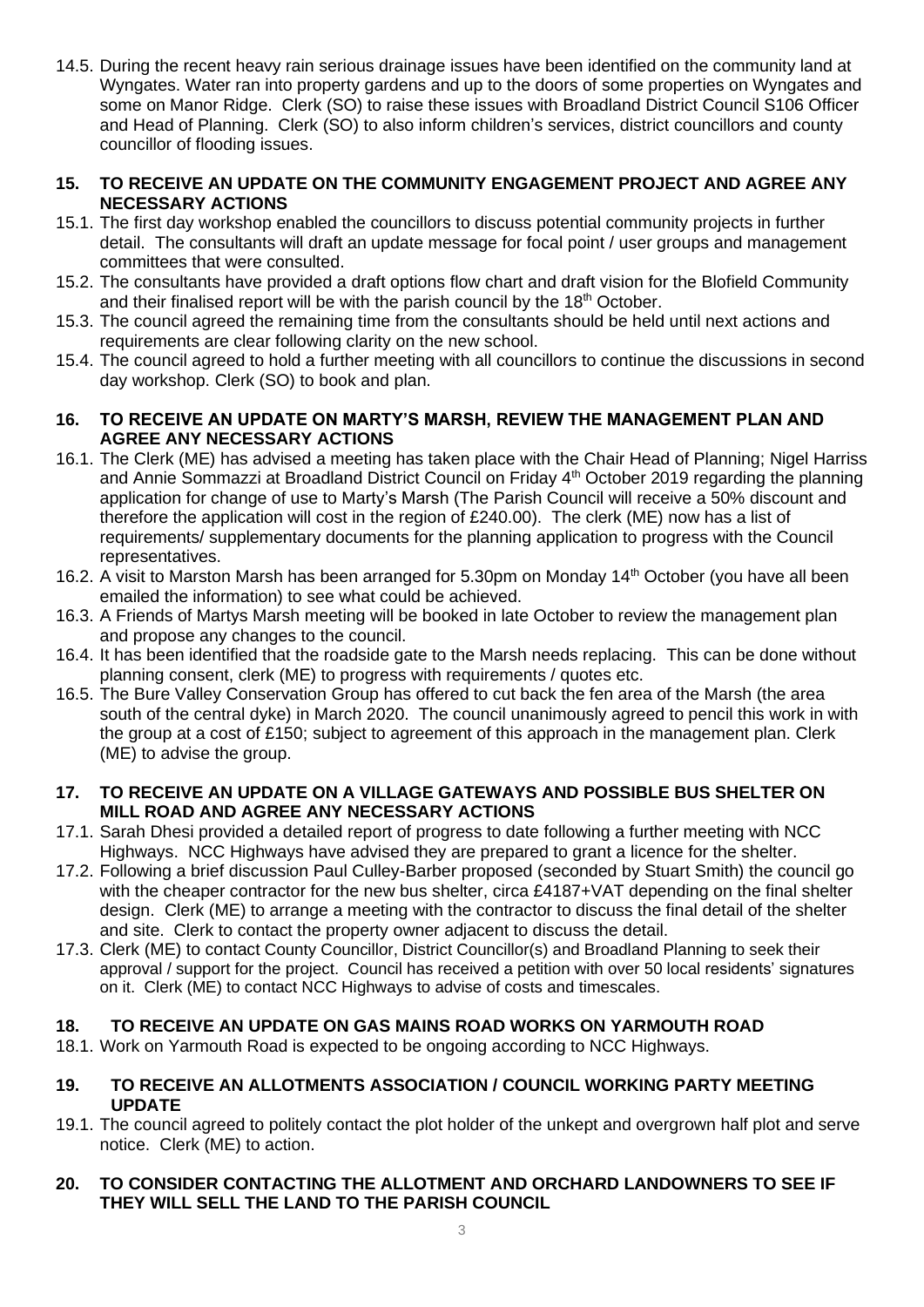20.1. The council agreed to do this once the Great Norwich Local Plan as been published in December / January 2020. Clerk (ME) to action.

# **21. TO RECEIVE A MARGARET HARKER HALL UPDATE AND AGREE ANY NECESSARY ACTIONS**

21.1. Sarah Dhesi reported that a new treasurer and vice chair have been appointed to the committee. Minor works are being scheduled and the football club lease will be signed for a further 25 years soon.

## **22. TO RECEIVE AN UPDATE ON THE COURTHOUSE, THEIR VACANCIES AND AGREE ANY NECESSARY ACTIONS**

- 22.1. Rob Christie provided an update from the Courthouse Management Committee.
- 22.2. Following a brief discussion, the council agreed to obtain a full survey including maintenance schedule for the courthouse. Clerk (ME) to obtain quotations. The council also agreed to obtain a proper rebuild valuation of the building for insurance purposes.
- 22.3. Clerk (ME) to continue to assist them with recruitment on their committee with adverts on facebook etc. Clerk (ME) to add a flyer to focal point too if possible.

# **23. TO RECEIVE AN UPDATE ON HEATHLANDS AND AGREE ANY NECESSARY ACTIONS**

23.1. Stuart Smith provided a summary of Heathlands management committee meeting.

# **24. TO CONSIDER A QUOTATION FOR A MINI WALL SURVEY OF THE BLOFIELD CHURCH WALL**

24.1. A quotation from the church architect has been provided of £500+VAT. Following a brief discussion, Rob proposed (seconded by Joseph Scholes) the council accept the quotation for this survey to be carried out. The council unanimously resolved to approve this proposal. Clerk (ME) to action. Following this report the council would like future surveys to be carried out at the same time as the church quinquennial inspection.

# **25. TO CONSIDER THE RELOCATION OF BINS ON DANESBOWER LANE**

25.1. Following a brief discussion, Paul Culley-Barber agreed to review the small area and see if the area could be improved / bins rationalised.

# **26. TO CONSIDER ANY PROJECTS FOR THE PARISH PARTNERSHIP SCHEME 2020/20**

26.1. It was agreed to review the 'small projects' requested from the parish consultation to see if any could be achieved. Council to review at the next community project meeting.

# **27. TO CONSIDER COMMENTS ON THE FOLLOWING CONSULTATIONS:**

Following a brief discussion, it was agreed that no joint council response would be submitted for these consultations. If councillors are interested, they should comment as individuals in the parish.

- 27.1. Norfolk Minerals and Waste Local Plan: Preferred Options Consultation
- 27.2. Division Boundaries for Norfolk County Council
- 27.3. Flood Risk Supplementary Planning Document (SPD) for the Broads Authority
- 27.4. Marketing and Viability Supplementary Planning Document (SPD) for the Broads Authority
- 27.5. Statement of Community Involvement (SCI) for the Broads Authority

# **28. TO NOTE ANY CORRESPONDENCE RECEIVED**

- 28.1. The council was asked for any qualifying parishioner names to be put forward to the Shelroy Trust.
- 28.2. NCC Highways inspector is visiting the parish in November and requested a list of any issues that need addressing. Clerk (SO) to feedback all flooding problems / drainage clearance required and the sewage flooding issues on North Street.

# **29. OTHER REPORTS AND ITEMS FOR THE NEXT AGENDA**

- 29.1. Allotments update Sarah Dhesi
- 29.2. Good Neighbours scheme update Pat Wilson

# **30. THE NEXT PARISH COUNCIL PLANNING MEETING**

30.1. Monday 21<sup>st</sup> October 2019 at 7:30pm at the Courthouse.

# **31. THE NEXT PARISH COUNCIL MEETING**

31.1. Monday 4<sup>th</sup> November 2019 at 7:30pm at the Courthouse.